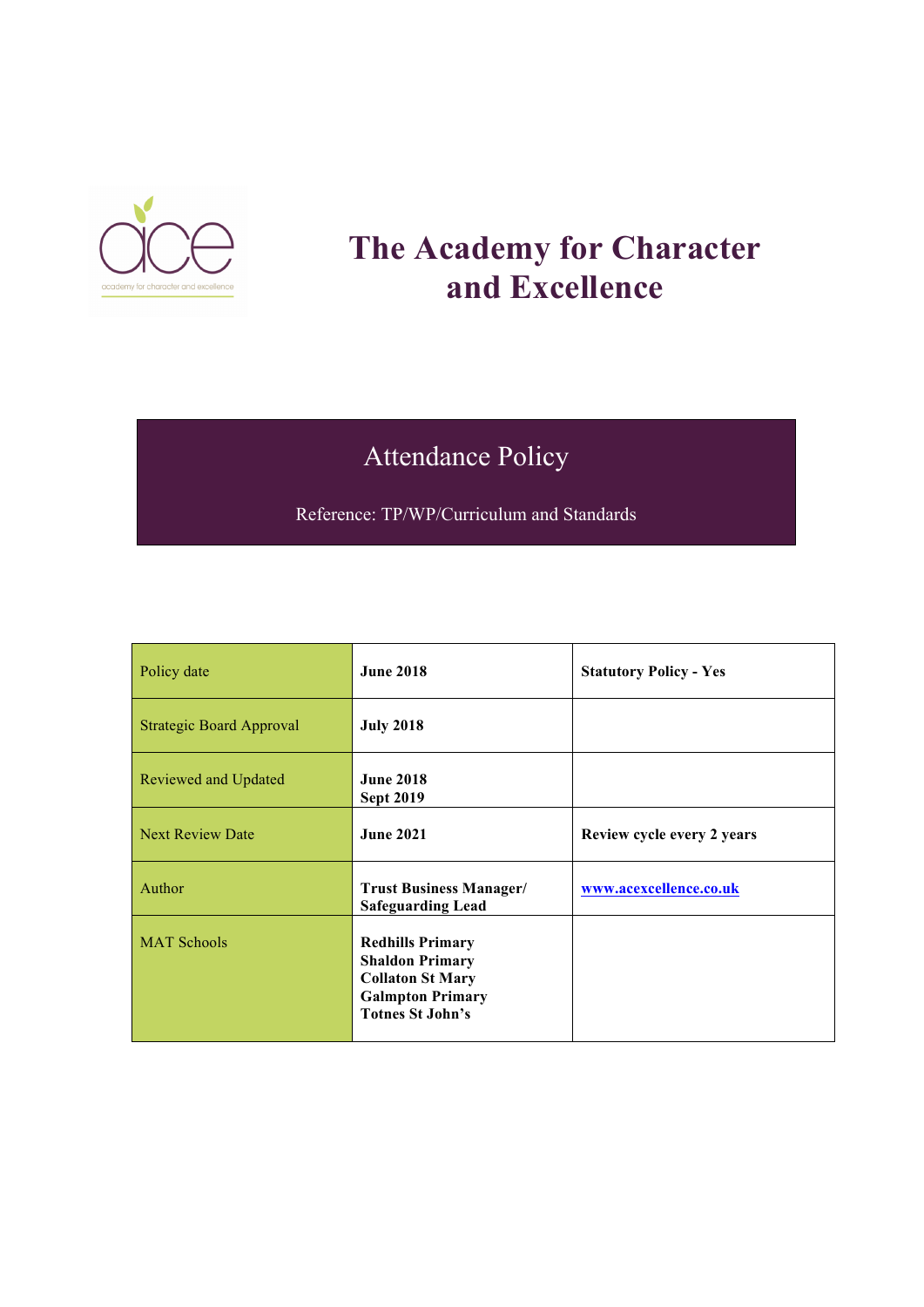## **Who should use this policy?**

This policy will apply to all parents of children attending any school within the Academy for Character and Excellence in relation to legislative and Trust attendance requirements for their children.

This policy will be reviewed every two years unless significant legislative changes occur before the review date.

# Contents

| 2. |  |
|----|--|
| 3. |  |
|    |  |
|    |  |
| 7. |  |
|    |  |
|    |  |
|    |  |
|    |  |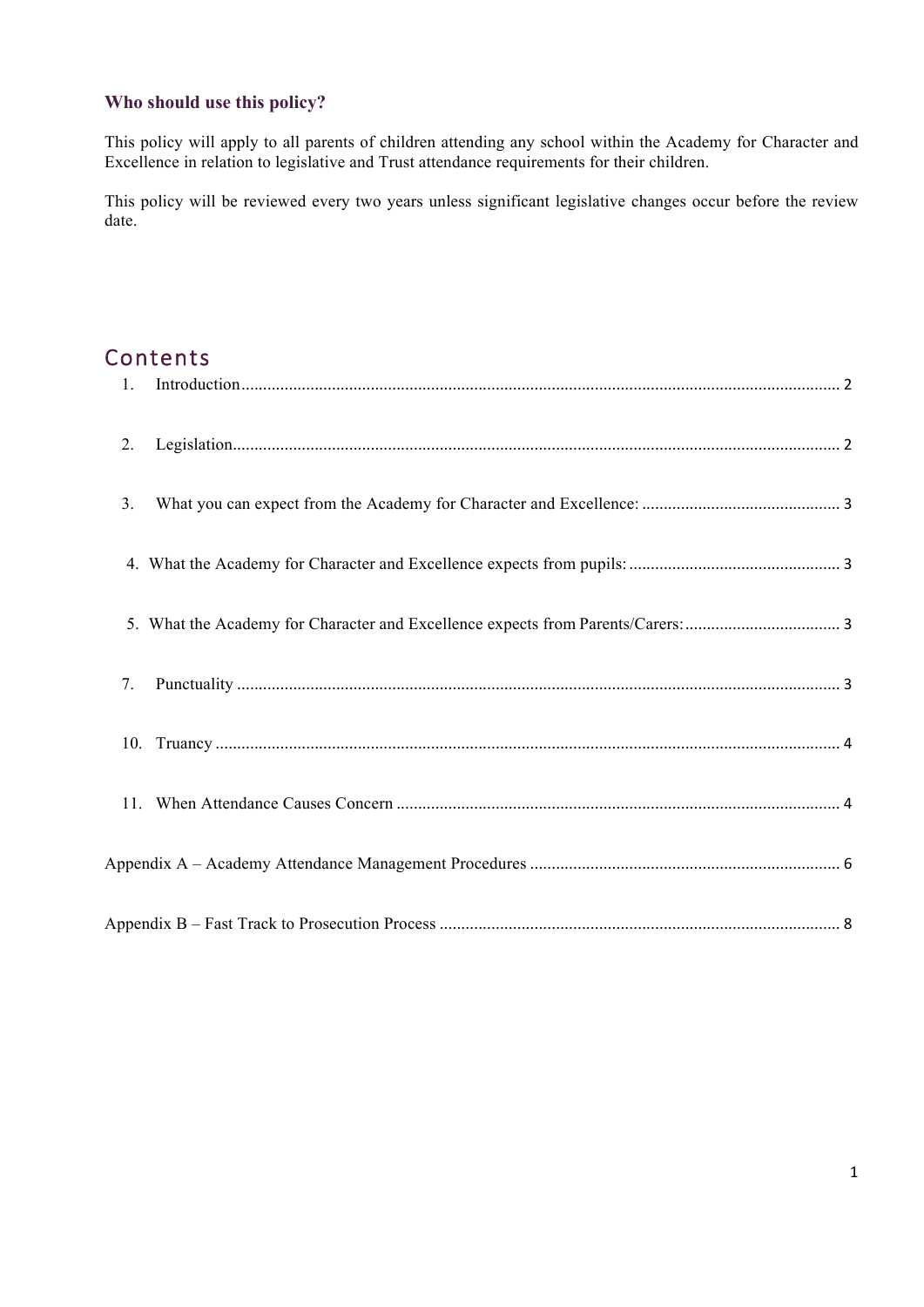#### <span id="page-2-0"></span>**1. Introduction**

- 1.1. The Trust is committed to providing a full and effective educational experience for all pupils. We believe that if pupils are to benefit from education, punctual, daily attendance is crucial. Irregular attendance undermines the educational process and can lead to educational and social disadvantage. See Appendix A.
- 1.2. The Trust actively promotes and encourages 100 per cent attendance for all our pupils. We recognize that parents have a vital role to play and that there is a need to establish strong homeschool links and communication systems that can be utilised whenever there is concern about attendance.
- 1.3. If there are problems which affect a pupil's attendance, we will investigate, identify and strive in partnership with parents and pupils to resolve those problems as quickly and efficiently as possible. We will adopt a clearly focused approach aimed at returning the pupil to full attendance at all times.

#### <span id="page-2-1"></span>**2. Legislation**

2.1. The Education Act 1996 requires parents/carers to ensure their children receive effective, fulltime education, either by regular attendance at school or otherwise. Schools are responsible for recording pupil attendance twice a day; once at the start of the morning session and once during the afternoon session.

#### 2.2. The government expects:

- a. Schools and local authorities to:
	- Promote good attendance and reduce absence, including persistent absence;
	- Ensure every pupil has access to full-time education to which they are entitled; and,
	- Act early to address patterns of absence.
- b. Parents to perform their legal duty by ensuring their children of compulsory school age who are registered at school attend regularly.
- c. All pupils to be punctual to their lessons.
- 2.3. These requirements are contained in:
	- a. The Education Act 1996 sections  $434(1)(3)(4) \& (6)$  and  $458(4) \& (5)$
	- b. The Education (Pupil Registration) (England) Regulations 2006
	- c. The Education (Pupil Registration) (England) (Amendment) Regulations 2010
	- d. The Education (Pupil Registration) (England) (Amendment) Regulations 2011
	- e. The Education (Pupil Registration) (England) (Amendment) Regulations 2013
	- f. The Education (Pupil Registration) (England) (Amendment) Regulations 2016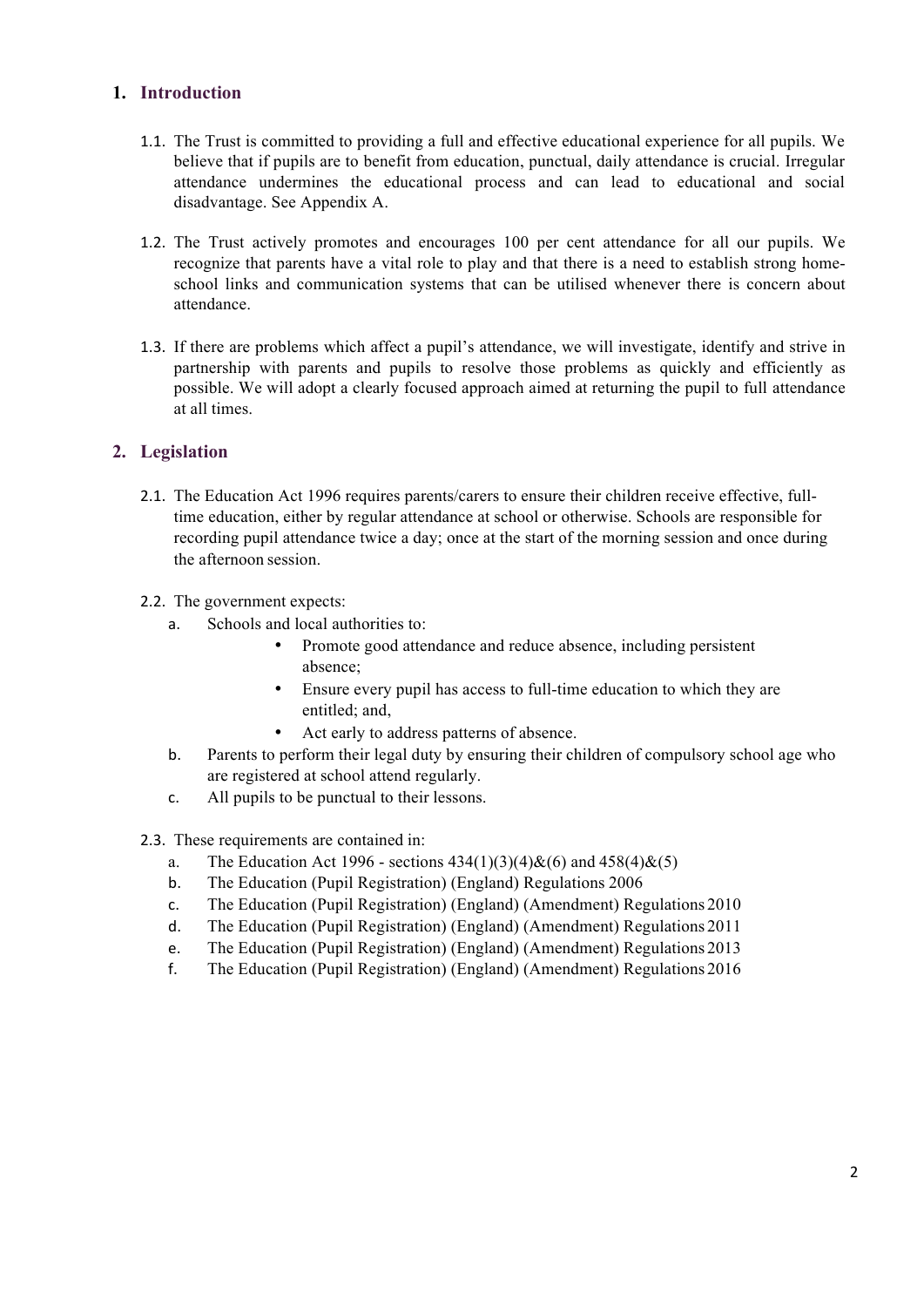### <span id="page-3-0"></span>**3. What you can expect from the Academy for Character and Excellence:**

- a. We will promote good attendance and punctuality and will investigate any unexplained and/or unjustified absence.
- b. We will work closely with parents/carers where pupil's absence is cause for concern.
- c. We will support pupils to achieve good attendance and punctuality.
- d. We will support pupils returning to school after prolonged absence.

#### <span id="page-3-1"></span>**4. What the Academy for Character and Excellence expects from pupils:**

- a. To attend regularly and on time.
- b. To be punctual.

#### <span id="page-3-2"></span>**5. What the Academy for Character and Excellence expects from Parents/Carers:**

- a. To ensure their child attends the school on those days it is open, punctually, dressed in full uniform and equipped to learn.
- b. To ensure their child attends every day the school is open unless they are too ill to do so.
- c. To avoid arranging holidays during term time.
- d. To immediately inform the school if their child is unable to attend.
- e. To avoid making medical appointments during school time as far as possible.

#### **6. Managing Attendance**

- 6.1. Refer to Appendix B for an individual school's managing attendance procedures.
- 6.2. If an attendance award system is used within a school, an attendance reward will take exceptions for 'authorised absence' into account, which are pupils whose absence marks relate to a recognised impairment (as the Disability Discrimination Act requires us to treat those with a disability 'more favourably') or those pupils granted leave for religious observance or when you are absent for school trips or attending another educational setting.

#### <span id="page-3-3"></span>**7. Punctuality**

It is the responsibility of parents/carers to ensure their child attends full time education and arrives at school on time. Punctuality is monitored by the school and parents will be contacted if their child is not arriving to school on time. If a child persistently arrives after the registers close, cases will be referred to the EWO (Educational Welfare Officer) for further investigation.

#### **8. Authorised Absences**

- 8.1. Absences from school will only be classified as authorised for the following reasons:
	- a. Genuine illness
	- b. Unavoidable medical / dental appointments
	- c. Days of religious observance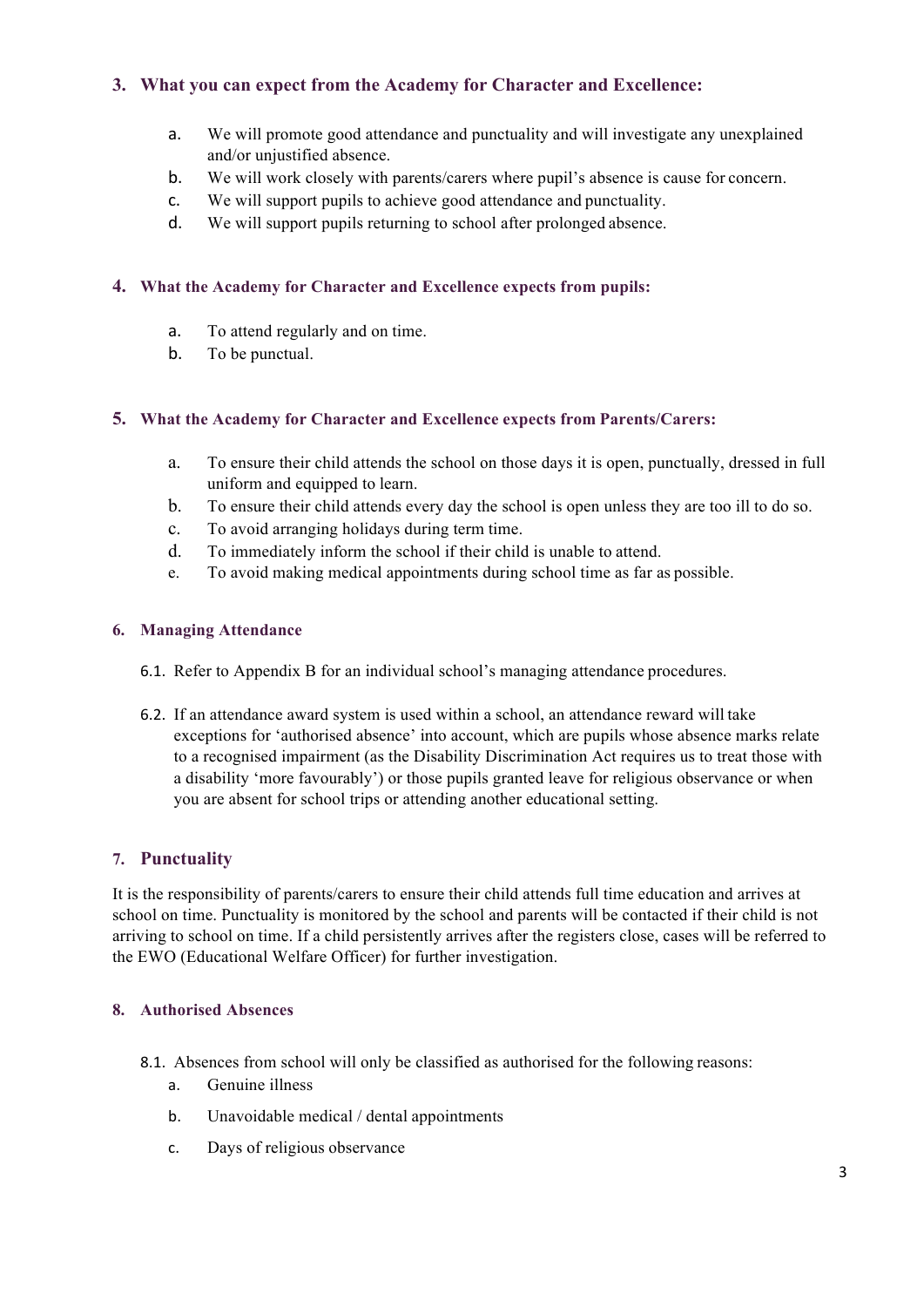- d. Exceptional circumstances, such as bereavement or marriage of an immediate family member
- e. Seeing a parent who is on leave from the armed forces
- f. External examinations
- g. When Traveller children go on the road with their parents
- h. Attending other educational settings

#### **9. Absences during Term Time**

- 9.1. Permission must be sought in advance to take a pupil out of school during term time, which can only be requested from a parent/carer with parental responsibility and with whom the child normally lives.
- 9.2. If the circumstances relating to this request are considered exceptional and the absence is authorised by the school, the authorising of the absences will be conditional on the child's attendance being satisfactory up to the date covered by this request. If the school withdraws the authorisation due to the attendance dropping to an unacceptable level, the parent/carer will be informed of this in writing.
- 9.3. If a request is refused and the child is taken out of school, this will be recorded as an unauthorised absence, which may then be liable to a penalty notice, payable by each parent/carer, or the subject of court proceedings which could result in a fine of up to £2,500 and/or a term of imprisonment of up to 3 months.

#### <span id="page-4-0"></span>**10. Truancy**

It is the legal responsibility of parents/carers to ensure their child attends all lessons as required. Parents/carers will be contacted by the school's Pastoral Care team, who works closely with the Educational Welfare Officer if their child has been identified as truanting from the school. Persistent cases may be referred to the Educational Welfare Officer who may consider issuing a Penalty Notice.

### <span id="page-4-1"></span>**11. When Attendance Causes Concern**

- 11.1. If a child of compulsory school age fails to attend regularly at a school at which they are registered, or at a place where alternative provision is provided for them, the parents may be guilty of an offence and can be prosecuted by the local authority.
- 11.2. The school will utilise the support of the Education Welfare Service (EWS), where attendance is a concern. The EWS service can support and advise parent/carers who may be experiencing difficulties with their child's attendance.
- 11.3. If attendance continues to be unacceptable, the school, with support from the Educational Welfare Service, will instigate the fast track to prosecution process as per the flow chart in Appendix C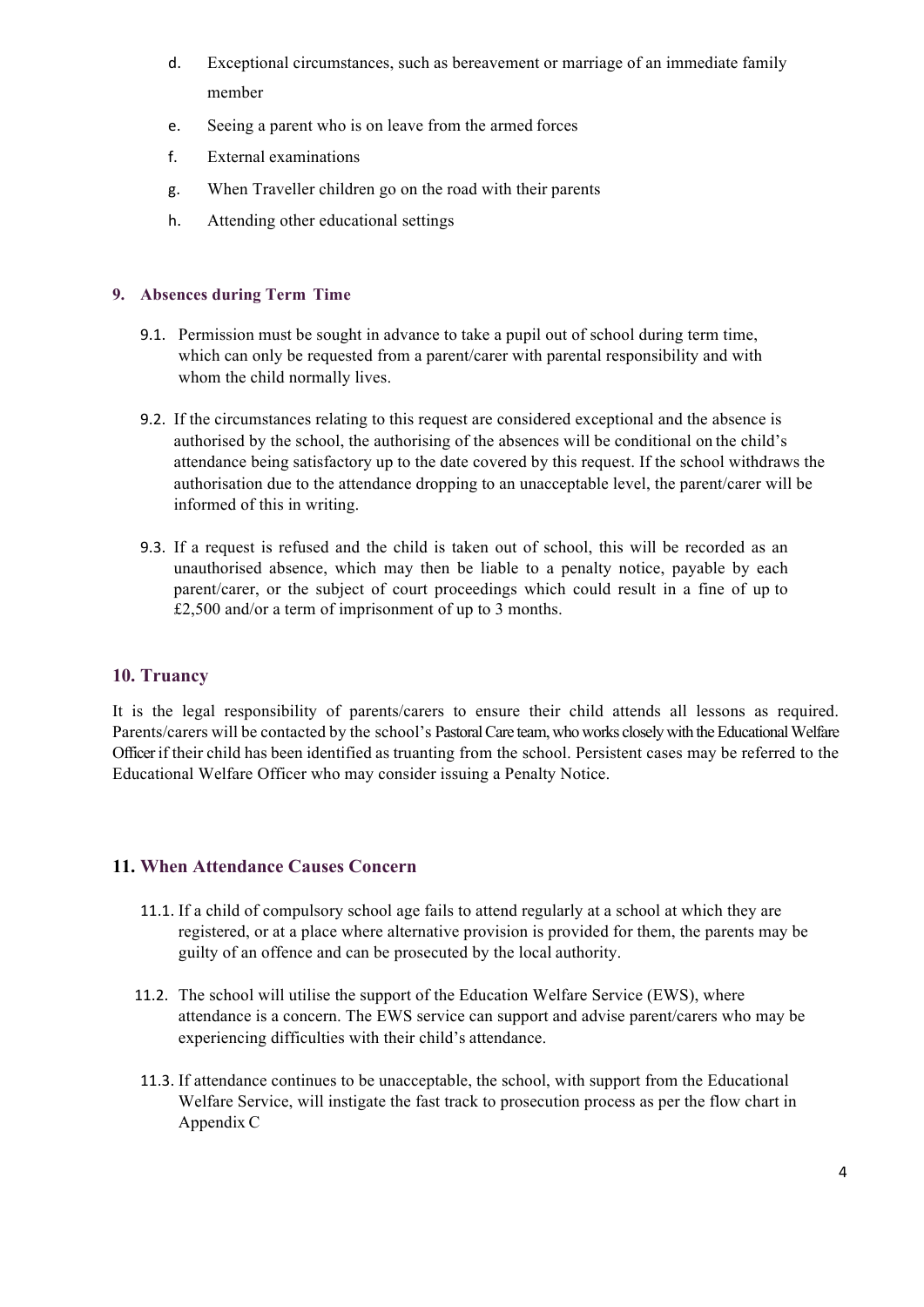11.4. For continued unacceptable attendance the local authority may make the decision to issue a Penalty Notice, requiring a parent/carer to pay a fine of up to £120 per parent/carer. In certain circumstances, a parent/carer may be prosecuted and be required to attend the Magistrates Court where they could face up to 3 months imprisonment and/or a fine of up to £2,500. The parent/carer will be given every opportunity to improve their child's attendance and they will receive a written warning before any legal action is taken.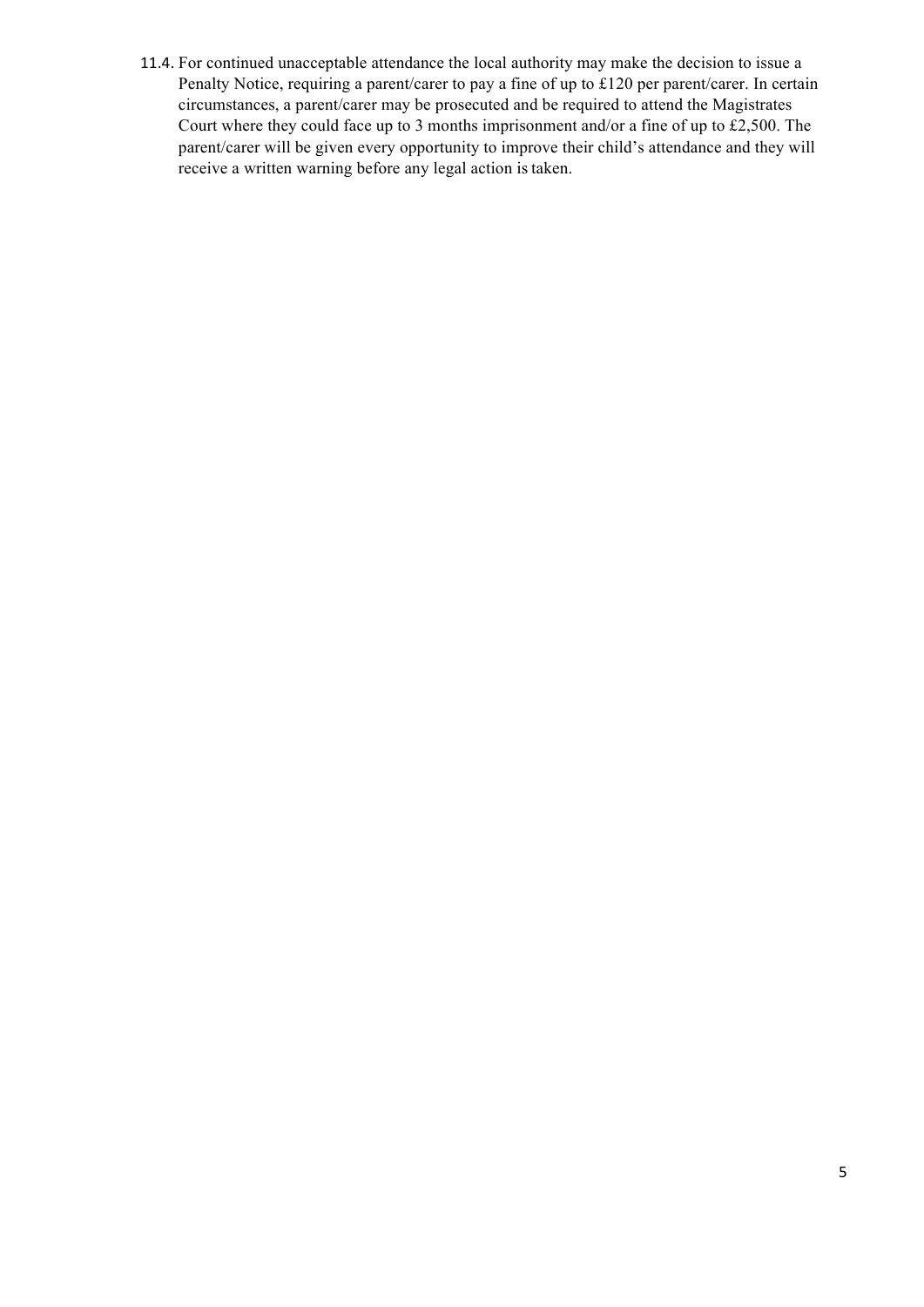# <span id="page-6-0"></span>**Appendix B – School Attendance Management Procedures**

## **School Logo**

## **\*Name of School \* Attendance Management Procedures**

- a. Registration is between  $8.50$ am and  $9.00$ am. Pupils arriving after  $8.50$ am but before 9.00am are deemed as late 'before registration closes'. Pupils arriving after **9.00am** are considered late 'after registration has closed', they then lose their mark for the whole session and it is recorded as 'unauthorised'.
- b. If your child is ill, or absent from school for any reason, it is expected that parents/carers will ring in to the school office in the morning before **9.15am** to inform the school of the reason for absence. If your child is unwell, please give details of the illness.
- c. The school has an answerphone and it is acceptable for a parent to leave a message. If no message has been received, the office staff will contact the parent
- d. Routine appointments i.e. dental check- ups, eye tests should be made out of school hours or during school holidays. For any appointments during the school day, please bring in your child's appointment card/letter; the office staff will take a copy and this is added to your child's school record.
- e. If the absence is for more than one day the school should be kept informed on a daily basis. If a pupil is absent due to illness for more than three days, the parent will be asked to provide an appointment card/prescription indicating that the pupil has been seen by a medical professional.

The reason for this is that when a pupil is quite unwell for sustained periods of time, we, as a school, are obliged to demonstrate that we have followed the absence process.

This is not about the school doubting what a parent has said, it ensures that when the Education Welfare Officer (EWO) visits the school to monitor pupil attendance below 95%, we can speak on behalf of the parent and explain the circumstances surrounding a pupil's low/erratic attendance or prolonged absences.

f. Parents will be contacted on the first day of absence whenever any pupil is absent without reason, or persistently late, and will be reminded, if necessary, of their legal responsibility for ensuring that a child of compulsory school age attends schoolregularly.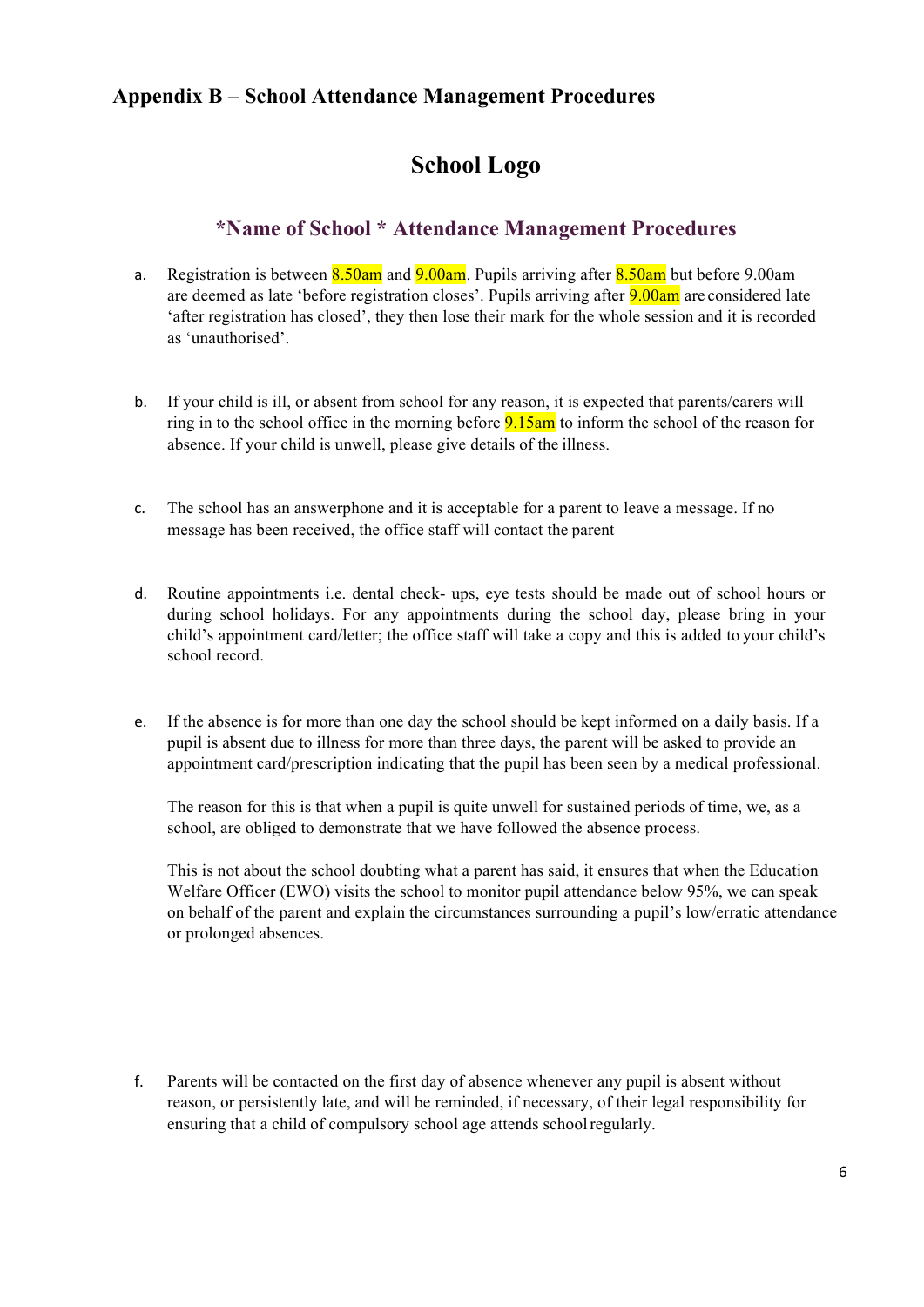- g. The Pastoral Leads for each school has responsibility for following up any concerns for attendance, informing parents where there are concerns regarding attendance, and for reporting persistent problems to the designated senior leader.
- h. Warning letters will be sent home where a child's attendance drops below an acceptable standard and if not addressed this will lead to fast track prosecution.